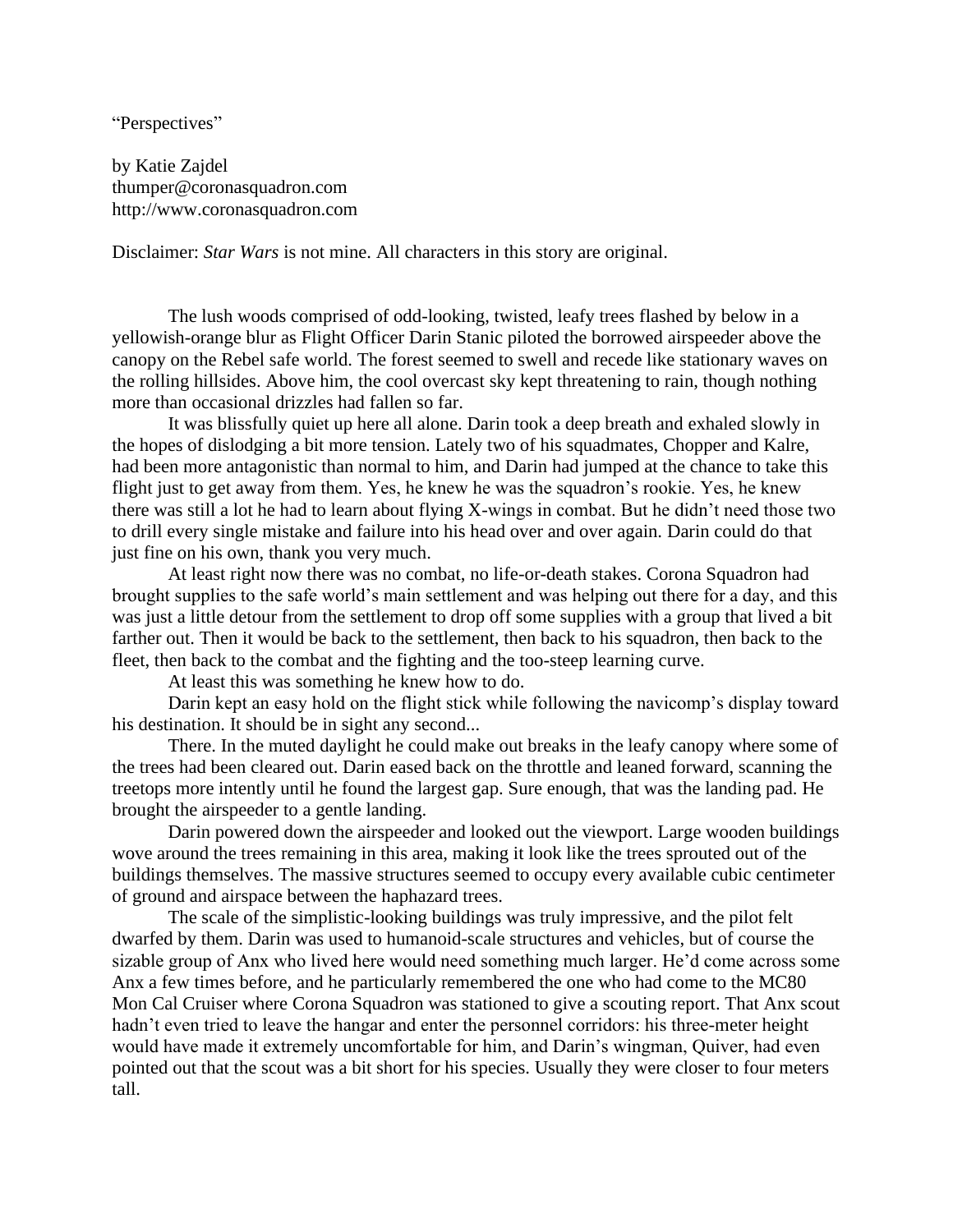Darin grabbed the datapad with the information he needed and headed to the back of the airspeeder. He loaded the first stack of supply crates onto a repulsor cart, consulted the directions on the datapad, and then pushed the cart onto a particular pathway leading from the landing area.

He followed his map along a few turns until he came to the huge double doors of a building marked by a sign proclaiming it to be the Community Center. Darin stopped the cart and knocked.

About half a minute later, one of the doors swung open, and Darin craned his head back to see the stooped Anx towering above him. The Anx, for her part, seemed confused for a moment as she looked around at her own eye-level but didn't see anyone.

"Hello," Darin said with a smile.

The reptilian-featured Anx looked down and blinked in surprise when she spotted Darin. "Oh, I'm so sorry. Hello there." Her low, rumbling voice was thickly accented, and Darin could feel the slight vibration from it in his bones and stomach. A couple muted colors shifted on the fins below her large, sharply pointed head crest, but none of them were colors Darin had been told indicated negative emotions. Her narrow, blade-shaped head ended in a pointed chin, and she wore no clothing. Her skin was a dull yellow with a slightly greenish tone.

"I'm Flight Officer Darin Stanic. I'm helping with a supply run to the safe world here. One of the coordinators at the main settlement asked me to bring your group's share of the supplies to you." Darin patted the stack of crates on the cart. "I have the rest in the airspeeder at the landing pad. Is this where you want them?"

"Oh, wonderful, yes," the Anx boomed as her head crest turned a brighter yellow. "Gilen told us she'd be sending someone out this way. You've got the right building. Come in, please. Welcome."

"Thank you," Darin said.

"I'm Ryyok," she said as she stepped back to let Darin in. Her massive, muscular tail that counterbalanced her bipedal weight slid heavily along the smooth wooden floor when she did so.

"Nice to meet you," Darin replied. He pushed the cart in and followed Ryyok when she waved him with her to a particular corner in the cavernous open room. Though her gait was slow, Darin had to speed up somewhat to compensate for the amount of ground her longer legs covered, and he also paid attention to Ryyok's huge dragging tail so he wouldn't hit it with the cart. Several other Anx were inside the room doing various activities at tables as tall as the pilot, and they watched Darin curiously. One or two wore a utility belt, but that was the extent of their apparel.

When they reached the corner, Ryyok asked Darin to put the supplies there. The two of them had the cart unloaded in short order, and Darin turned to head back to the airspeeder for the second load.

He didn't expect to see an Anx about his own height standing a few meters away and gaping at Darin with wide eyes. Bright colors shifted chaotically on the Anx's head crest. The small Anx looked a little wobbly, and it leaned back heavily on its tail as it stood. Darin stopped, confused, but offered the small Anx a friendly smile. More colors swirled into being on its crest.

Ryyok gave what sounded like a soft chuckle that vibrated the floor under Darin's feet. She came next to Darin and crouched down, then spoke gently to the small Anx in a language Darin didn't understand. It still stood there transfixed. Ryyok turned to Darin and said in her accented Basic, "This is Fyxod. He's about one-and-a-half Standard years old. Just a– what's the Basic word for it– oh yes, toddler, I think. Please excuse his staring– he's used to other Anx being in here, not Humans. Actually, come to think of it..." Ryyok paused in thought, then she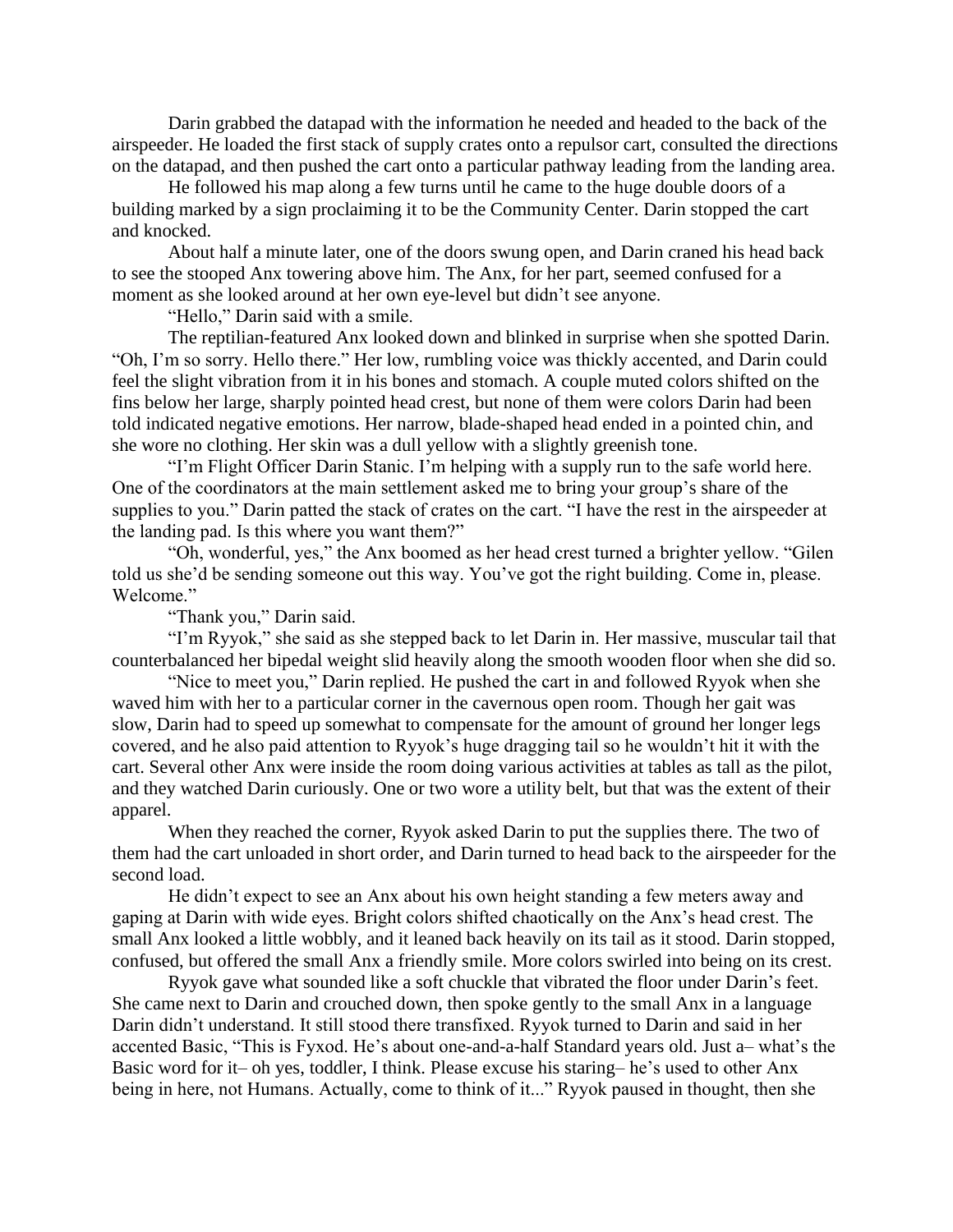looked over at one of the Anx sitting at a table and watching idly. "Thokyn, has Fyxod ever seen a Human before?"

The other Anx, presumably Thokyn, shook his head. "I don't think so," he rumbled back. Darin felt that one in his teeth. "He was born here, remember, and I don't think we've ever had a reason to take him to the main settlement."

Ryyok nodded, then she looked back at Darin. "Fyxod is a very curious child, as you can see. This may sound like an odd request, but would you mind spending a few minutes with him? The others can get the rest of the supplies from the speeder. Too many of us here have had horrendous dealings with the Imperials when they destroyed our planet's ecosystem. I would like Fyxod's first experience with a Human to be a positive one."

"Um, sure," Darin said, caught a bit off-guard. He was used to being the boring default in a galaxy run by humans, so the fact that he was a novelty to someone seemed unreal. Especially since he was probably the Corona who knew the least about other species, being from a predominately-human-populated planet way out in the Corporate Sector. His squadmates were always teasing him about how sheltered he was whenever he asked about a species he'd never seen before that the rest of them were well familiar with.

"Wonderful, thank you," Ryyok said with what Darin guessed was an Anx smile. More bright yellow colored her crest. Ryyok stood and walked to Fyxod. She gave her hand to the child and again spoke to him in the other language, then she led Fyxod to Darin. Fyxod wobbled a bit as he walked and would have toppled over numerous times if not for his tail. He hadn't torn his eyes from Darin for even one second.

Ryyok spoke again to Fyxod, and Darin thought he heard his first name amongst the incomprehensible words. Fyxod spoke a few halting words in that other language to Ryyok, and she answered. Then she stole a glance at Darin and grinned again. "Because of your similar sizes, he asked if you were a baby like him," she told Darin.

Darin made a mental note to never, ever let Quiver get wind of that particular exchange or he would never hear the end of it. Unsure of what else to do with a toddler who was nearly eye-level with him, Darin smiled and said, "Hi, Fyxod. I'm Darin."

Fyxod's crest turned bright yellow, and he gave what sounded like a little hiccuping laugh. Fyxod turned to Ryyok and said something, then turned back to Darin and made his voice uncharacteristically high-pitched and squeaky-sounding. Fyxod laughed again with glee.

Darin chuckled. "Yeah, I guess I do sound kind of squeaky to you, huh?"

Fyxod giggled, and then tentatively reached for one of Darin's hands with his own taloned, reptilian one. Darin spread his fingers and offered his hand, palm up, to Fyxod, who took it gently and started inspecting the thin, blunt, too-numerous digits.

"Unfortunately Fyxod does not understand much Basic yet," Ryyok said. "We forget to speak Basic around him and teach it to him. We need to do that more often now so he'll learn it easily."

"I'm sure he'll pick it up just fine," Darin said. Fyxod was now staring back-and-forth between Darin's five-fingered hand and his own three-fingered one.

Darin glanced down at Fyxod's feet, which were stubby with three long talons for balance and grip. "If you like my hand that much, I bet my feet would really freak you out," Darin told him. "But my wingman says my boots stink, so maybe I should spare you that particular experience."

At hearing Darin's voice, Fyxod lifted his gaze to look at the pilot's face, and the weird Human hand was suddenly forgotten. Fyxod leaned closer and again hesitantly lifted a taloned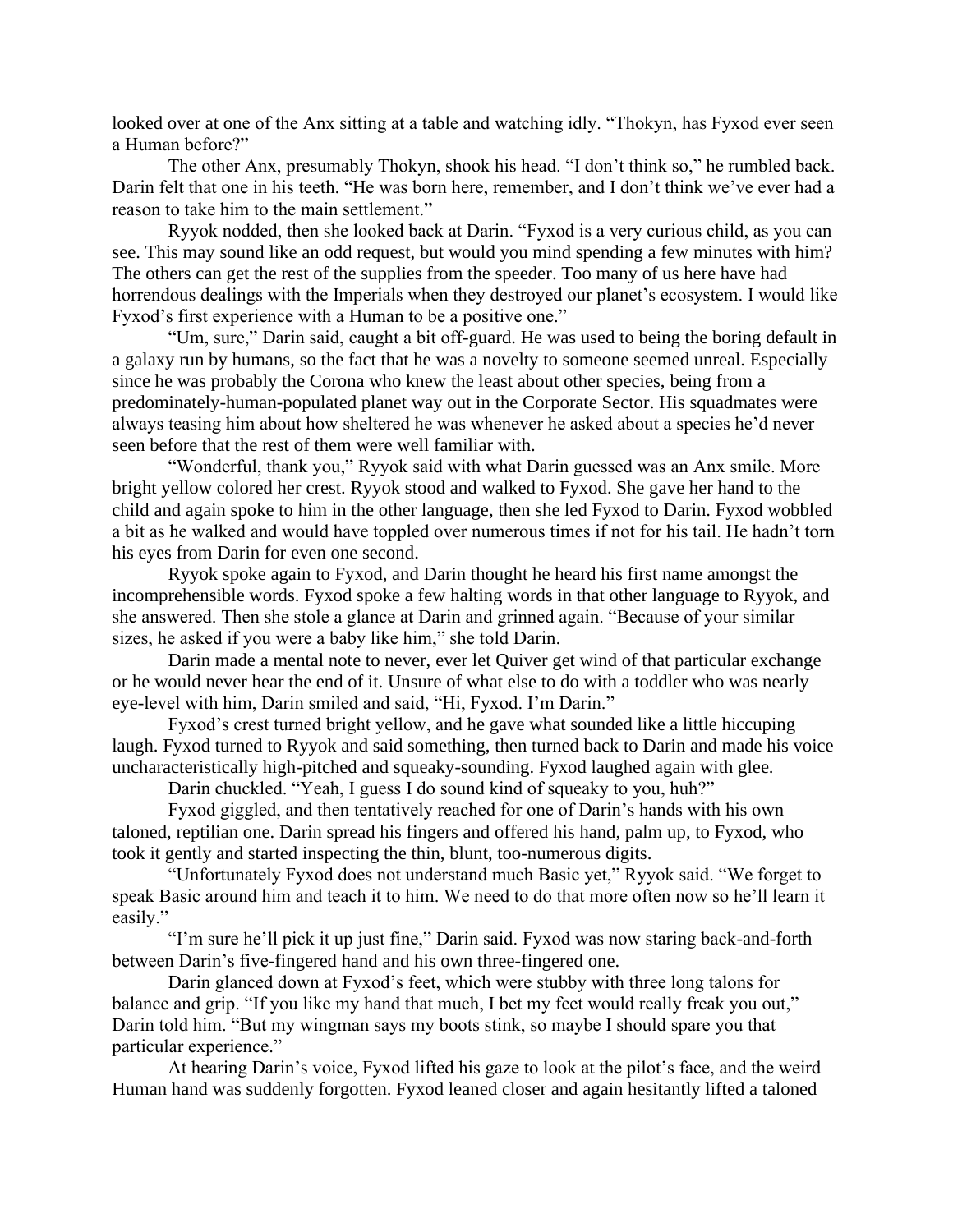finger. Darin kept still and let Fyxod lightly trace his finger over Darin's small, rounded chin. Fyxod rumbled a question as his crest shifted to bright green, and Ryyok responded. Then Darin's ears got the most scrutiny they'd ever gotten in his life, and he noticed belatedly that the Anx did not have anything external that he could identify as an ear. Probably something to do with their physiological evolution and the frequencies they used to communicate. Fyxod was fascinated by the ear's convolutions and shape and probably would have kept poking at it for even longer if he hadn't gotten extremely distracted by Darin's short blond hair.

It startled Fyxod when he first poked at the hair and it moved. It took him a few seconds to gather the courage to touch Darin's bangs again, but once he did, he was fully intent on it. Ryyok stopped him after the first small exploratory tug on a lock, and then the flurry of halting, broken questions began. Darin didn't know what Ryyok was telling Fyxod in reply, or even what Fyxod was trying to ask. One time Fyxod touched Darin's hair and then immediately pointed to a small bulge of fabric on the shoulder of his beige general duty uniform while speaking to Ryyok, and Darin wondered if he thought the hair and the clothing were the same thing.

It sounded like Fyxod was in the middle of another question when something else seemed to occur to him, and he cut himself off as he stared at Darin again. He ran his hand over the rounded top of Darin's head, then with his other hand he felt his own elongated, pointed crest. A purple sheen started to spread on the crest, and the child looked extremely confused about life and existence in general.

"Yeah, my head's really small compared to yours. All humans' are. Well, unless you're a starfighter pilot called Chopper. My head and my hair can't change colors either," Darin told him. "It looks like this all the time. Pretty boring. You're lucky you don't have hair. I bet you save a lot of credits not needing to get haircuts constantly."

Fyxod laughed again and did his squeaking impersonation of Darin once more. He started to shakily walk around toward Darin's back when he suddenly stopped. Bright orange flared into existence on his crest, and he quickly turned to Ryyok. He sounded upset, almost stricken, when his jumbled words rushed out.

Ryyok hastily soothed him with some sort of explanation, and the bright orange on his crest faded, quickly replaced with purple.

A bit startled, Darin looked at Ryyok, concerned he'd done something wrong, but she smiled and shook her head. "It surprised him that you don't have a tail. He thought you'd gotten hurt and it had come off."

"Oh." Darin relaxed, then said to Fyxod, "Yeah, no tail for us. We live our lives constantly on the verge of falling over. Our chairs probably look different from yours, and I imagine your pilot seats are different too. But not having a tail lets us do things like this." Darin took a step back for some room and then quickly spun on his heel once all the way around. Then he immediately did it in the other direction. Fyxod laughed in delight, and his crest changed back to bright yellow. For a moment he looked like he was rebalancing himself to try the same feat, but Ryyok pre-empted the attempt.

Fyxod was busy examining the feel of Darin's clothing and apparently trying to figure out the purpose of a second skin when Thokyn walked up to them. "We brought all of the supplies in, and the cart's secured back in your airspeeder," he told Darin. "Thank you for bringing them to us."

"You're welcome," Darin said, willing his bones to stop vibrating inside his skin. "I'm glad I could help. Thanks for unloading the rest."

"Would you like to stay for a meal or any refreshments?" Ryyok asked.